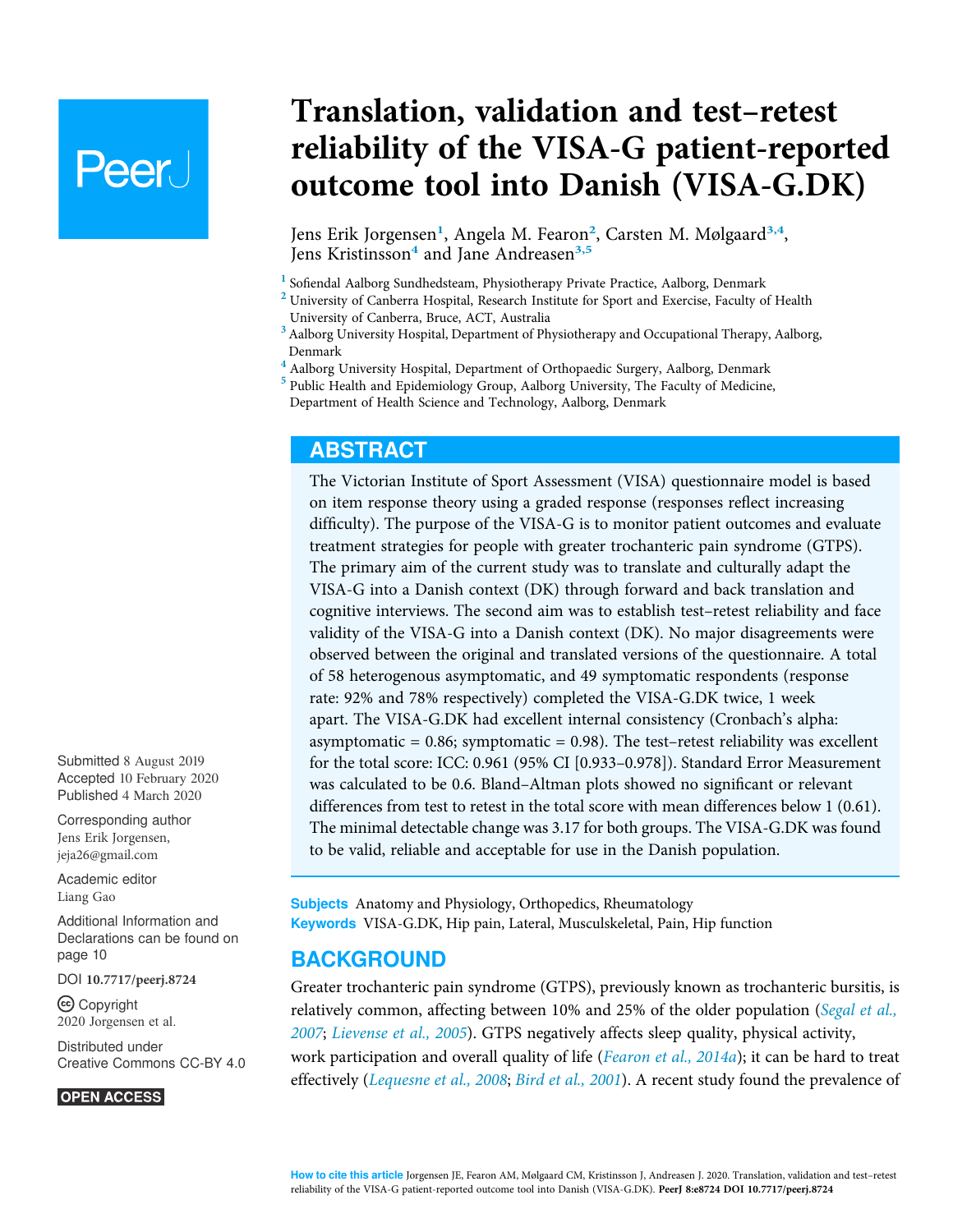GTPS in Denmark to be 2.9 per 1,000 patients, with patients having a mean age of 50.8 years, and consistent with other studies, women making up 73% of the participants. Due to the impact that GTPS has on patients and its prevalence, it is appropriate to facilitate the use of an appropriate patient-reported outcome measure (PROM) to evaluate the effectiveness of treatment of GTPS in a Danish setting ([Riel et al., 2019](#page-12-2)).

The expression GTPS has been coined to recognise several disorders around the lateral hip that may produce lateral hip pain: including trochanteric bursitis, and, tendinopathy and tears of the gluteus medius and minimus tendons ([Lequesne et al., 2008](#page-12-1); [Connell et al., 2003](#page-10-1)). Two or more of these pathologies often co-existing ([Lequesne et al.,](#page-12-1) [2008](#page-12-1); [Connell et al., 2003](#page-10-1)). The aetiology of GTPS is not fully understood, and likely relates to myofascial pain rather than solely inflammation ([Segal et al., 2007](#page-13-0); [Fearon et al.,](#page-11-1)  $2014b$ ). Patient's typically present with pain on weight-bearing and reproducible tenderness in the region of the greater trochanter, buttock, or lateral thigh. While people with GTPS generally respond to some extent to conservative measures (*Barratt, Brookes*  $\mathcal{L}$ [Newson, 2017](#page-10-2); [Mellor et al., 2018](#page-12-3); [Ganderton et al., 2016](#page-11-2); [Furia, Rompe & Maffulli,](#page-11-3) [2009](#page-11-3); [Rompe et al., 2009](#page-13-1)), it can be challenging to treat ([Lequesne et al., 2008](#page-12-1); [Bird et al.,](#page-10-0) [2001](#page-10-0)) and surgical intervention may be necessary in obstinate cases ([Lustenberger et al.,](#page-12-4) [2011](#page-12-4)). A recent SR and meta-analysis noted the need for further high-quality studies to determine the most effective treatment for GTPS (*Barratt, Brookes*  $\&$  *Newson, 2017*). High-quality studies need reliable and valid measurement tools.

Despite the prevalence of GTPS, the VISA-G, a condition-specific PROM tool has only been published recently ([Fearon et al., 2015](#page-11-4)). Previously surrogate tools have been used to evaluate the severity of the condition, for example the modified Harris Hip (mHHS) developed for hip osteoarthritis, and the Oswestry disability index, developed for assessing back pain ([Reid, 2016](#page-12-5)). However, the mHHS and the Oswestry disability index have been shown to measure different domains than the VISA-G ([Lustenberger et al.,](#page-12-4) [2011](#page-12-4)) emphasising the need for linguistically and culturally appropriate condition-specific tools to be developed.

Translated versions of the appropriated developed and tested tools are needed when intending to collect data from respondents with culturally and linguistically diverse backgrounds from the index population. Researchers should ensure rigorous cultural adaptation and translation occurs, confirming the equivalent constructs with a comparable metric ([Tsang, Royse & Terkawi, 2017](#page-13-2)).

The purpose of the VISA-G is to monitor patient outcomes and evaluate treatment strategies for people with GTPS (REF). The VISA-G was constructed and tested with the intention that it should be used as a whole, although segments of it may provide clinicians with insight into how their clients are progressing. The VISA-G is based on the Victorian Institute of Sport Assessment (VISA) questionnaire model, which, intern, is based on item response theory, using graded responses (responses reflect increasing difficulty) (An  $\&$  Yung, 2014). The VISA questionnaire models are valid for the assessment of other lower limb tendinopathies ([Robinson Cook et al., 2001](#page-12-6); [Cacchio,](#page-10-4) [De Paulis & Maffulli, 2014](#page-10-4); [Hernandez-Sanchez, Hidalgo & Gomez, 2014](#page-11-5)), and across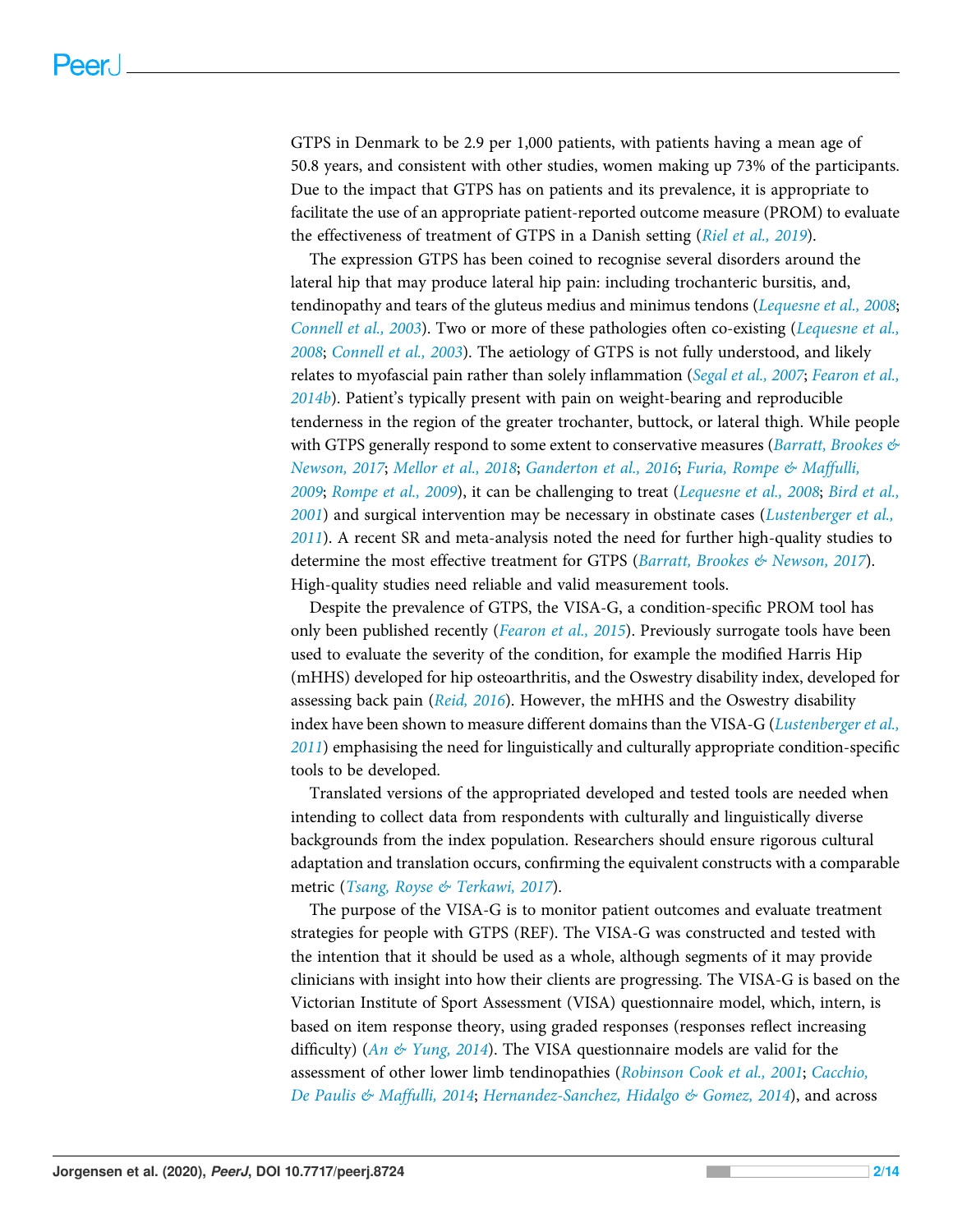multiple languages and cultures (VISA-P ([Maffulli et al., 2008a](#page-12-7); [Korakakis,](#page-12-8) [Patsiaouras & Malliaropoulos, 2014](#page-12-8); [Zwerver, Kramer & Van Den Akker-Scheek, 2009](#page-13-3)), VISA-A ([Lohrer & Nauck, 2009](#page-12-9); [Maffulli et al., 2008b](#page-12-10); [Iversen et al., 2016](#page-11-6)) and VISA-H ([Cacchio, De Paulis & Maffulli, 2014](#page-10-4))). The The VISA-G questionnaire ([Fearon et al., 2015](#page-11-4)) is a product of a rigorous development process using the COSMIN recommendations. The English version has good internal and intra-rater reliability, and good content and construct validity; concurrent criterion validity has been demonstrated ([Fearon et al., 2015](#page-11-4)).

The purpose of the current study was to translate the VISA-G from English into the Danish language (VISA-G.DK), to conduct a cross-cultural adaptation into a Danish context, assessing validity in the Danish context, and to evaluate the VISA-G.DK reliability.

# MATERIALS AND METHODS

#### Ethical approval

The Ethics committee for North Jutland, Denmark, stated that no approval was necessary as the study did not include an intervention. The study was approved by the Danish Data Protection Agency (J.nr. 2018-42-4655). All participants provided written informed consent. The study complied with the Declaration of Helsinki.

# Translation procedure for the VISA-G questionnaire

The current authors have previously described the study design and methods, which follow best practice guidelines ([Jorgensen et al., 2016a](#page-11-7); [Jorgensen et al., 2016b](#page-12-11); [Beaton et al., 2000](#page-10-5); [Wild et al., 2005](#page-13-4)).

In brief:

1. Permission. The developer of the VISA-G was approached to collaborate on the translation process ([Fearon et al., 2015](#page-11-4)).

2. Forward translation—data acquisition. Two independent bilingual native Danish speakers and residents (T1 and T2), translated the questionnaires into Danish. T1 was a physiotherapist aware of the concepts being examined, whereas T2 had no medical training. The translation was overseen by a third bilingual researcher (JA).

3. Forward translation—Reconciliation. Separate meetings were held between the third researcher and each of the translators (T1 and T2) to address discrepancies in the forward translations. Issues identified in the translation process were identified ([Beaton](#page-10-5) [et al., 2000](#page-10-5)) with any unresolved queries resolved after consultation with the developer ([Wild et al., 2005](#page-13-4)).

4. Back translation—data acquisition. The agreed-upon forward-translated versions of the Danish questionnaire was then translated back into English by two native English speakers resident in Denmark and fluent in Danish (BT1 and BT2). BT1 was a physiotherapist, whereas BT2 had no medical training. BT1 and BT2 were both blinded to the purpose of the questionnaire and had not seen the original VISA-G questionnaire ([Beaton et al., 2000](#page-10-5)).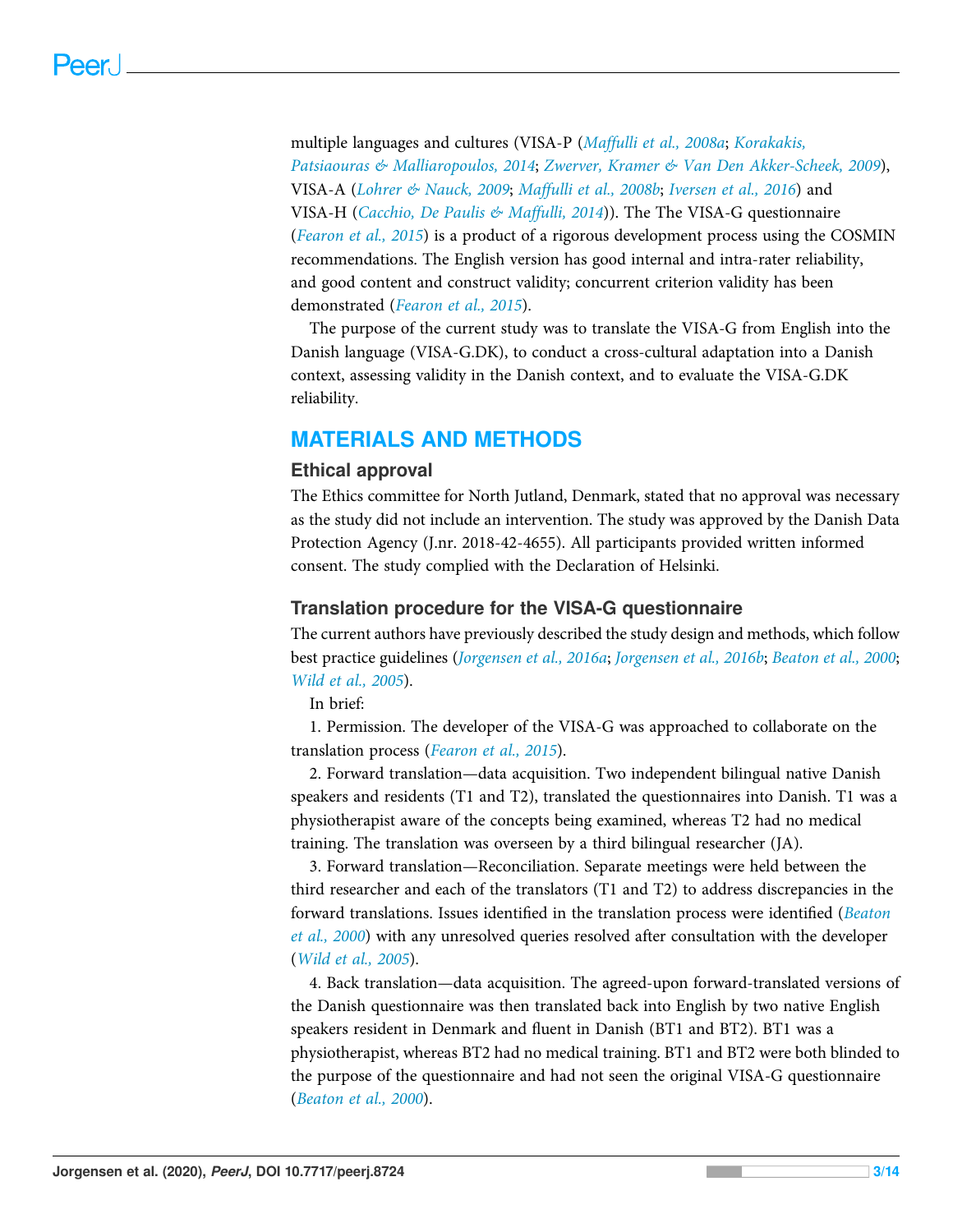5. Back translation—Reconciliation. The translated versions were compared to the original version to ensure conceptual equivalence; the remaining discrepancies and ambiguities were resolved between the project managers (JA) (JEJ), BT1 and BT2.

6. Harmonisation. The harmonisation group consisted of the back- and forward translators, a research physiotherapist (CM) and a bilingual competent physiotherapist (JEJ). The project manager (JA) communicated with each member of the harmonisation group individually by email due to geographic differences. Subsequently, through group-email correspondence, the team agreed upon the harmonised version of the Danish VISA-G of the VISA-G.DK questionnaire. All members of the harmonisation group approved the translated versions.

7. Cultural validation. Cognitive interviews of five patients with a diagnose of GTPS, and four physiotherapists with relevant clinical experience were conducted to assess the harmonised version of the VISA-G.DK. A research physiotherapist trained in cognitive interviewing (CM) conducted these interviews at the Department of Orthopaedic Surgery, Aalborg University Hospital. A maximum of 24 h before the interview, each participant completed the VISA-G.DK. The participant was then interviewed to establish how they had interpreted the items. This process provided the opportunity to identify problem questions, minimising future response errors and nonresponse ([Beaton et al., 2000](#page-10-5)).

The interview method employed was 'concurrent probing' with the duration varying between 10 and 35 min. During the interview, the participants were asked to verbalise their thoughts and opinions while completing the questionnaire.

8. Cultural validation—Harmonisation. The results from the cognitive interviews were reviewed, and a final translated version of each questionnaire prepared. Issues of interpretation of the questionnaire were documented ([Wild et al., 2005](#page-13-4); [Kuusela & Paul,](#page-12-12) [2000](#page-12-12)).

9. Final Translation. The version was were proofread and checked for spelling and grammar errors. The layout was then finalized by the project manager and three research physiotherapists ([Beaton et al., 2000](#page-10-5)).

10. Documentation. The final report documenting the translation procedure was finalised.

# The VISA-G.DK questionnaire

The VISA-G.DK consists of eight questions ([Appendix 1](http://dx.doi.org/10.7717/peerj.8724/supp-1)). The first question relates to hip pain in general and is scored on a scale from 0 to 10. The remaining seven questions relate to everyday activities and participation (International Classifi[cation of Functioning,](#page-11-8) [Disability and Health \(ICF\)](#page-11-8)). The activities and participation questions measure the participants ability to lie on the sore hip, walk on stairs, walk on ramps or slopes, move from sitting to walking, work about the house or garden, participate in regular exercise, and weightbearing related pain and function. As with existing VISA scores, the first six questions were scored between 0 and 10, while questions 7 and 8 are scored out of 10 and 30 respectively. Question 8 is divided into three subsections of which only one section is required to be answered. The final score is calculated out of 100 [\(Appendix 2](http://dx.doi.org/10.7717/peerj.8724/supp-2)). The higher the score the less the disability perceived by the individual.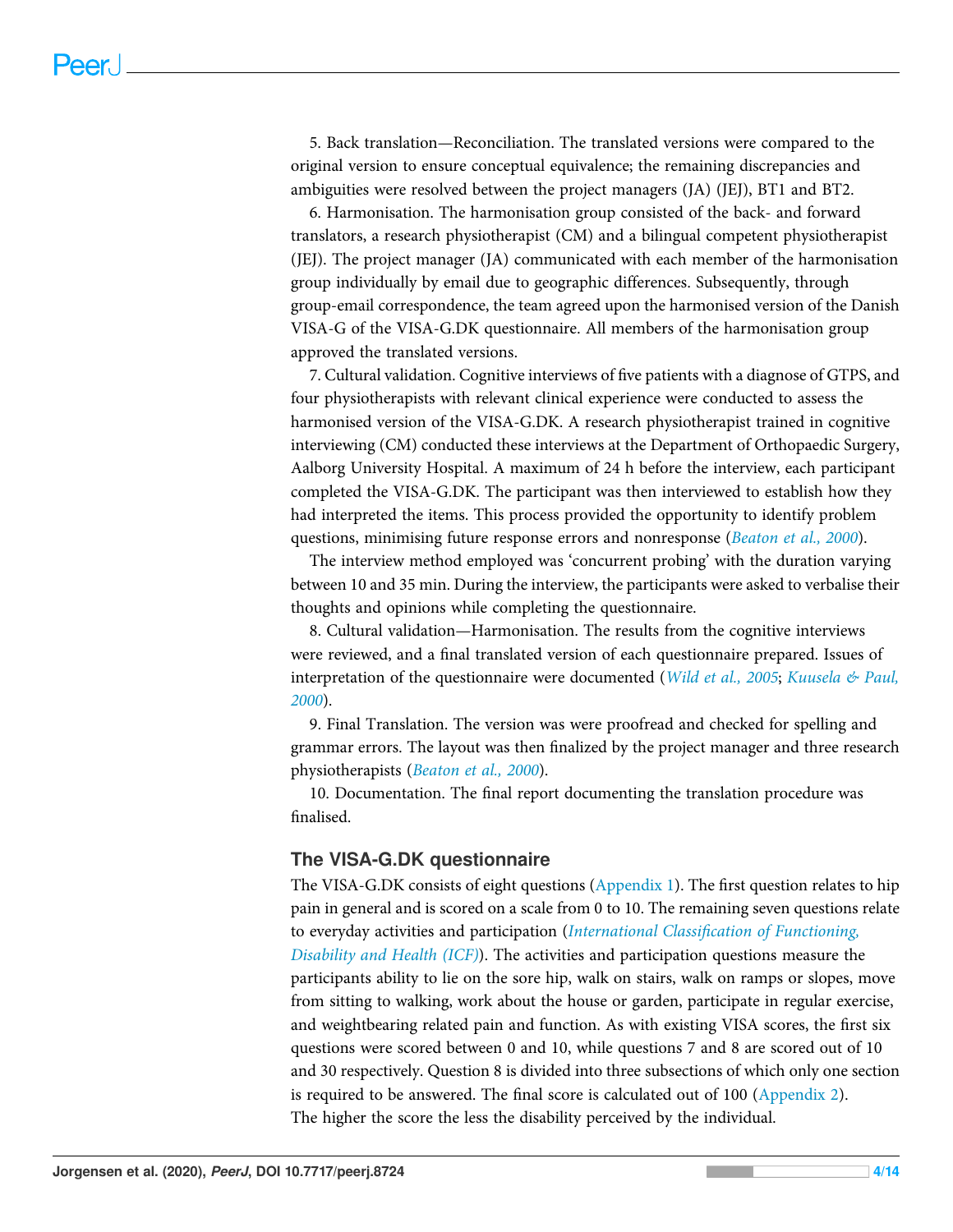<span id="page-4-0"></span>

| Table 1 Respondents characteristics.                                       |                                          |                                              |
|----------------------------------------------------------------------------|------------------------------------------|----------------------------------------------|
|                                                                            | Asymptomatic                             | Symptomatic                                  |
| Respondents included (response rate %)                                     | 58 (92)                                  | 49 (78)                                      |
| Age mean $(\pm SD)$                                                        | 50 $(\pm 8.9)$                           | 56 $(\pm 10.2)$                              |
| Gender/sex, $n$ (%)                                                        | 41 women, 17 men<br>(71% women, 29% men) | 47 women, 2 men<br>$(96\%$ women, $4\%$ men) |
| Time to complete questionnaire Round 1<br>Minutes: seconds range (average) | $1:20-8:24 \leq \pm 4:38$                | $2:36-9:56 \leq \pm 4:45$                    |
| Time to complete questionnaire Round 2<br>Minutes: seconds range (average) | $1:20-7:01 \leq \pm 3:36$                | $2:12-8:38 \ (\pm 3:49)$                     |
|                                                                            |                                          |                                              |

#### Participant recruitment

A sample of convenience was recruited at a physiotherapy private practice in Aalborg, Denmark between June 2018 and May 2019.

Following screening for exclusion criteria: current or history of low back or hip pain requiring them to seek treatment for that condition, the VISA-G.DK was sent to 63 asymptomatic participants, of whom 58 completed the online questionnaire twice, 1 week apart (response rate, 92%). The asymptomatic group was heterogeneous, and included respondents' with no signs or symptoms of GTPS. The symptomatic group included 63 symptomatic patients presenting symptoms of hip pain in weight bearing and the inability to lie on the affected side, of whom 49 completed the online questionnaire twice, 1 week apart (response rate, 78%).

Nonrespondents in both groups were prompted by a reminder e-mail 24 h after the deadline for submission. Respondents failing to respond a second time were excluded [\(Table 1\)](#page-4-0).

The the online questionnaire was completed using Survey Monkey ([SurveyMonkey Inc.](#page-13-5)). The security is deemed to be adequate for collecting nonsensitive personal information (sex and age).

# Score calculation

Scores were totalled as per the scoring sheet [\(Appendix 2\)](http://dx.doi.org/10.7717/peerj.8724/supp-2). If a respondent answers all three sections of question 8—the lowest activity scenario was scored (Section A), as per recommended by the developer and in keeping with assuming a worst case scenario.

#### Cognitive interviews

Face to face cognitive interviews of five patients with GTPS and four experienced clinical physiotherapists were performed to assess the harmonised version of the VISA-G.DK. The patient's GTPS diagnosis was confirmed as per [Ganderton](#page-11-9) and colleagues (Ganderton [et al., 2017](#page-11-9)). The interviews were, recorded in writing according to the matrix suggested by [Conrad & Blair \(1996\)](#page-11-10) ([Table 2](#page-5-0)).

#### **Statistics**

Based on an expected reliability of 0.90, assuming a power of 0.80 and a significance level of 0.05, we calculated that a total sample size of 49 symptomatic and asymptomoatic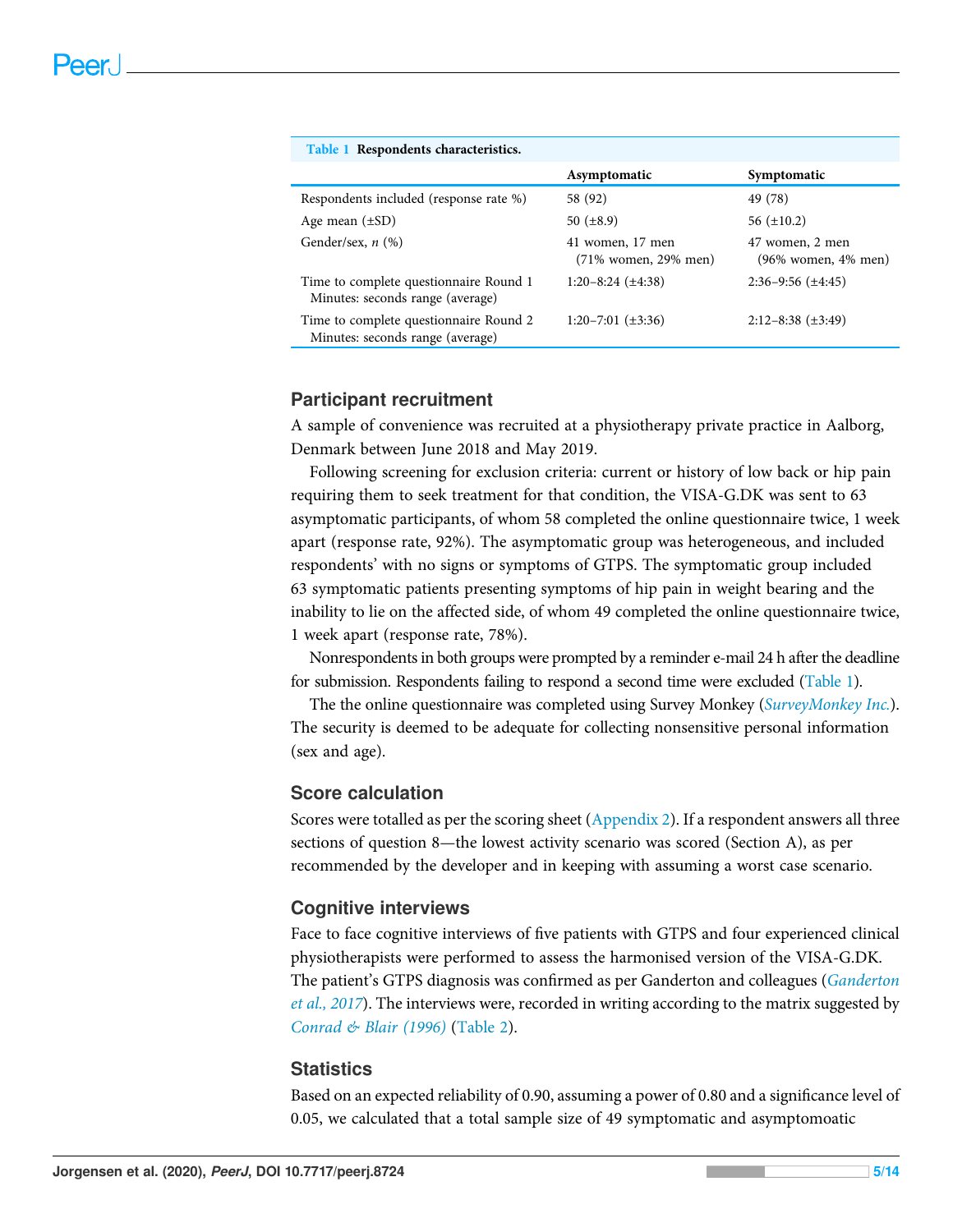<span id="page-5-0"></span>

| Table 2 Matrix of recorded interviews in writing. |                  |                    |                     |
|---------------------------------------------------|------------------|--------------------|---------------------|
|                                                   | Response stage   |                    |                     |
| Problem type                                      | Understanding    | Retrieval/decision | Response formatting |
| Lexical                                           |                  | $X$ (question 1)   | $X$ (question 8)    |
| Inclusion/exclusion                               |                  |                    |                     |
| Temporal                                          | $X$ (question 2) |                    | $X$ (question 8)    |
| Logical                                           |                  |                    | $X$ (question 8)    |
| Computational                                     |                  |                    |                     |

respondents within the target age-group, would be required for test–retest reliability ([Walter, Eliasziw & Donner, 1998](#page-13-6); [Polit, 2014](#page-12-13)). To account for non-respondents, we aimed to recruit 63 asymptomatic and 63 symptomatic participants ([Polit, 2014](#page-12-13)).

Internal consistency was determined via Cronbach's alpha with 0 indicating no internal consistency and 1 corresponding to perfect internal consistency. A two-way random effects model (2.1), with single measures and absolute agreement ICC, was used to express reliability ([Tsang, Royse & Terkawi, 2017](#page-13-2); [SurveyMonkey Inc.](#page-13-5)). As a coefficient of stability, Pearson's product moment correlation coefficient (Pearson's r) was calculated with a two-tailed test of significance. A larger coefficient value indicating stronger test–retest reliability ([Tsang, Royse & Terkawi, 2017](#page-13-2); [Draugalis & Plaza, 2009](#page-11-11)).

The standard error of measurement (SEM) was calculated by first creating a variable for the difference between the total VISA-G.DK score obtained during the first and the second round (test score—retest score = Difference). We then calculated the standard deviation (SD) and the SEM of the Difference in the VISA-G.DK (SD<sub>Difference</sub>), as suggested by the COSMIN guidelines ([Polit, 2014](#page-12-13); [Terwee et al., 2018](#page-13-7)).

The mean (SD) and SEM difference were calculated for the test–retest results, as per COSMIN guidelines ([Polit, 2014](#page-12-13); [Terwee et al., 2018](#page-13-7)).

To interpret the reliability of the change in scores of the VISA-DK, the minimal detectable change (MDC), representing the amount of score change beyond measurement error, was calculated. The MDC represents a score  $\pm 1.96$  times the SD<sub>Difference</sub> in the test-retest scores of the VISA-G.DK ([Polit, 2014](#page-12-13)).

Floor and ceiling effects were explored by assessing the distribution of total scores and determining if more than 15% of the participants achieved either the lowest or the highest score ([McHorney & Tarlov, 1995](#page-12-14)).

Bland–Altman plots were used to assess agreement and heteroscedasticity (*Bland*  $\&$ [Altman, 1986](#page-10-6)).

Statistics were performed by SPSS Statistics for Mac, version 24 (SPSS Inc., Chicago, IL, USA).

# RESULTS

# **Translation**

No major problems were observed in the forward translations of the questionnaires and only minor discrepancies were discussed in the harmonizing process, primarily consisting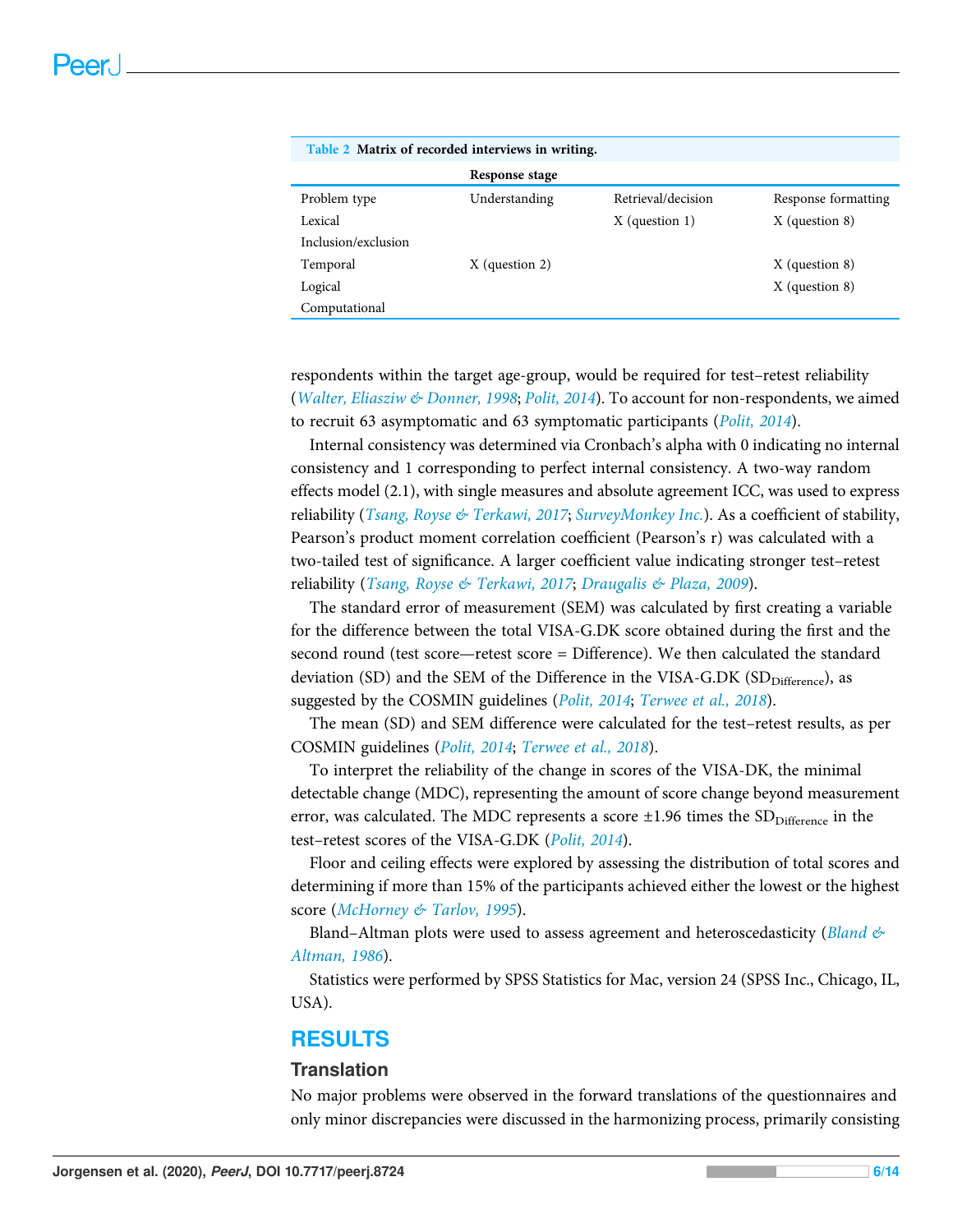of differences in the choice of synonyms and use of prepositions. Examples are: 'Question 1: My usual hip pain is…/The current pain in my hip is….…' 'Question 2: I can lie on my sore hip……/I can lie on my painful hip' 'Question 4: Walking up or down a ramp or slope…./Walking up and down a ramp or incline'. After discussion and reaching consensus on the most suitable wording the discrepancies were corrected.

# Cognitive interviews

The results from the interview with the five patients with GTPS, and four physiotherapists prompted no major changes in the questionnaire; only a few minor changes were made. In question 1 the Danish word 'sædvanlige' was used to describe 'usual pain'. The patients had difficulty in deciding if the pain score related to the actual pain while answering the questionnaire, or the question referred to their usual pain during the day. This will be solved by making a point of this in the instruction manual and pointing out that the question relates to the usual pain during the day. We also added the word 'gennemsnitlige', meaning average to the original term of 'sædvanlige'.

Question 8 repeatedly posed problems in choosing which section to answer. It was found confusing with three sections with almost the same wording. To clarify this section, we have included a clarification question to each section:

Original version question 8, Section A:

'Section A: My hip pain is so severe that it will stop me from walking, shopping, running or other weight-bearing exercise. If this is so, how much of this activity do you do each day?'

Clarification question 8, Section A:

Section A: Can you answer yes to the following question: 'My hip pain is so severe that it will stop me from walking, shopping, running or other weight-bearing exercise. If this is so, how much of this activity do you do each day?' then answer Section A. If you cannot answer yes, proceed to Section B or C.

This clarification was repeated in Section B and C. The question is prioritised in the instruction manual, making it clear to the tester to be sure that the patient understands the construct of question 8 before answering it.

#### Additional amendments

In the original VISA-G time intervals in question 2 are 'for longer than 1 h', 'for 30 min to 1 h', 'for 15–30 min', for 5–15 min'. This has been changed in the Danish version to: 'for longer than 60 min', 'for 30–59 min', 'for 15–29 min', 'for 5–14 min', as this is in line with the time intervals in question 8 Section A, B and C in the original VISA-G questionnaire.

# Total score

The score in the asymptomatic respondent population (VISA-G.DK  $n = 58$ ) ranged from 86 to 100, out of a possible 100 points (mean = 98.00 and SD  $\pm$  4.05), retest (mean = 98.03 and SD  $\pm$  4.05).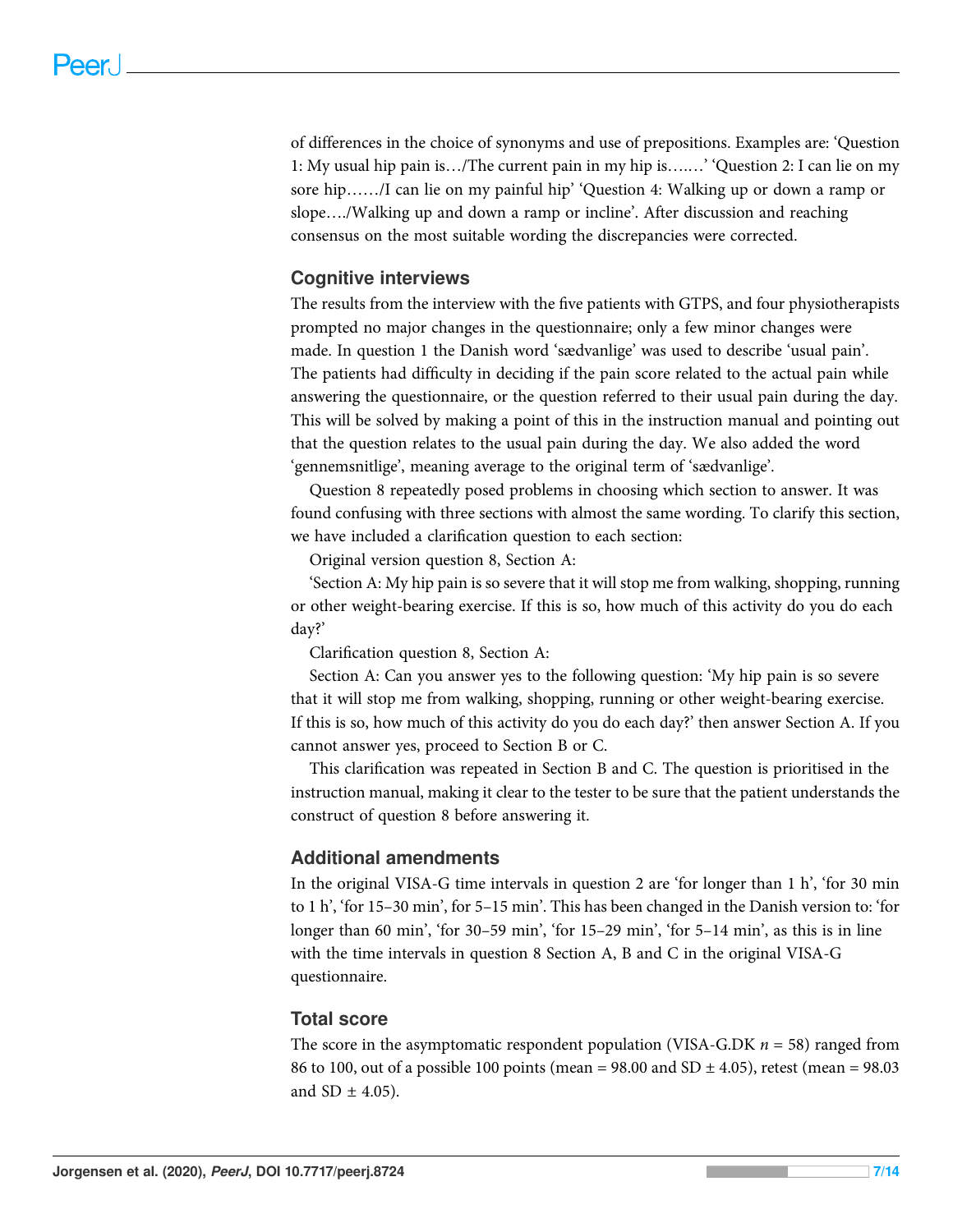<span id="page-7-0"></span>

The score in the symptomatic respondent population (VISA-G.DK  $n = 49$ ) ranged from 48 to 77, of a possible 100 points (mean =  $61.94$  and SD  $\pm$  5.78), retest (mean =  $61.94$  and  $SD \pm 5.78$ ).

# Validation and reliability

The asymptomatic respondent population Cronbach's Alpha showed excellent internal consistency (0.86). The test–retest reliability was excellent: ICC: 0.98 (95% CI [0.97–0.99]). There was a positive correlation between the test and retest variables,  $n = 58$ ,  $r = 0.98$ ,  $p = 0.01$ .

The symptomatic respondent population Cronbach's Alpha showed excellent internal consistency (0.98). The test–retest reliability was excellent: ICC: 0.96 (95% CI [0.93–0.98]). There was a positive correlation between the test and retest variables,  $n = 49$ ,  $r = 0.96$ ,  $p = 0.01$ .

MDC was found to be ±3.17. SEM was calculated to be 0.6.

No floor or ceiling effects were identified in the patient group with less than 15% of participants scoring the minimum or maximum values. In the symptomatic group, VISA-G.DK data were normally distributed. A total of 94% of the asymptomatic group scored the maximum value, thus, data were not normally distributed.

Bland–Altman plots showed no significant or relevant differences from test to retest in the total score with mean differences below 1 (0.612) ([Fig. 1](#page-7-0)).

# **DISCUSSION**

The purpose of the current study was to translate the VISA-G ([Fearon et al., 2015](#page-11-4)) from English into the Danish language (VISA-G.DK), to conduct a cross-cultural adaptation to a Danish context and to assess the VISA-G.DK reliability.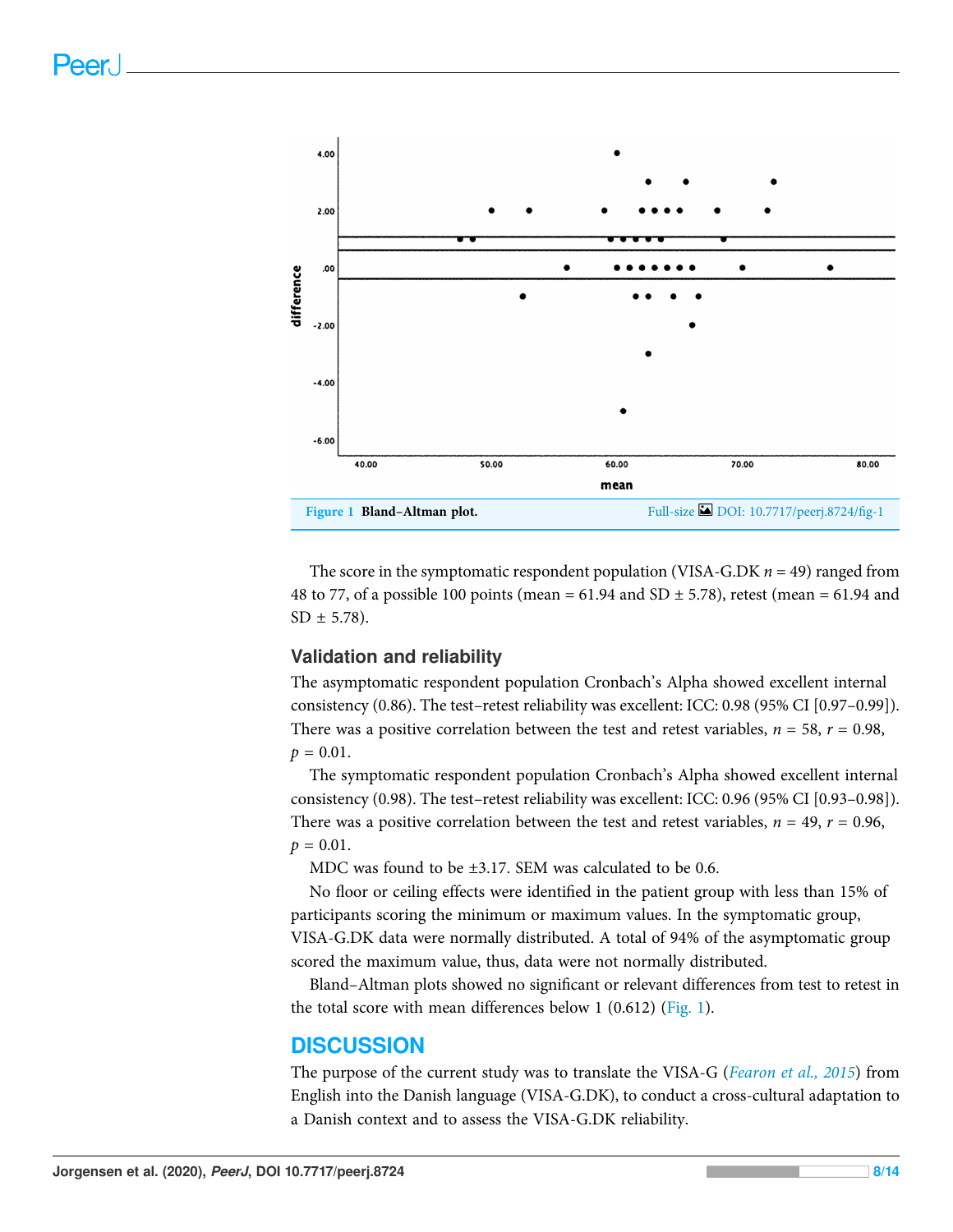The VISA-G.DK has been shown to have an excellent internal consistency and a strong test–retest reliability. The SEM at a 95% confidence interval is shown to be  $\pm 1.2$  points. This implies that ±1 SEM (68% confidence) of the 'true' score can be found between ±0.6 points from the observed score, and ±2 SEM (95% confidence) is between ±1.2 points of the observed score.

The MDC is ±3.17. Therefore, a change in the VISA-G.DK score of at least 3.17 points (on a scale of 0–100) would be considered to be a true change in the VISA-G.DK score, and not a potential result of measurement error. The Bland–Altman plots showed no significant from test to retest in the total score. No floor and ceiling effects were observed in the patient group, however in the asymptomatic group an expected ceiling effect was shown.

An internationally recommended translation procedure was used to produce a Danish version of the VISA-G questionnaire ([Fearon et al., 2015](#page-11-4)). The rigorous translation methodology used ensured the questionnaire was translated and adapted into a Danish context. Cognitive interviews were used to provide a face validation of the translated versions of the VISA-G ([Fearon et al., 2015](#page-11-4)), thereby minimizing non-responses and response errors ([Wild et al., 2005](#page-13-4)). No major problems were observed in the forward and backward translations of the questionnaires.

The goal for test–retest reliability assessments is to distinguish true score differences from random and transitory measurement error (*[Polit, 2014](#page-12-13)*). Studies of test-retest reliability for health-related QOL instruments have used varying intervals between test administrations, with an earlier study showing no statistically significant differences in test–retest reliability studies undertaken between 2 days and 2 weeks ([Marx et al., 2003](#page-12-15)). We chose to use a 1 week between test and retest interval for practical reasons at the clinic involved.

The test–retest respondents were chosen within the population most often affected by GTPS ([Fearon et al., 2014a](#page-11-0); [Barratt, Brookes & Newson, 2017](#page-10-2)). Recruiting respondents who were asymptomatic, ensured that the test–retest testing was based on the understanding of the questionnaire, thus further validating the translation. We also recruited symptomatic participants as this is the target population and fluctuating pain or functional responses between the 2-time intervals may cause validation and reliability scores to deflate ([Tsang, Royse & Terkawi, 2017](#page-13-2); [Marx et al., 2003](#page-12-15)). In this study there were no major differences in reliability between the symptomatic and asymptomatic group. Function or pain, within the symptomatic group, would not be expected to vary to a large extent within the 1-week time span between test and retesting, thereby these factors are unlikely to have influenced the reliability.

The VISA-G.DK was found to have high levels of intra-rater reliability and internal consistency. These data are consistent with the English version of the VISA-G ([Fearon et al., 2015](#page-11-4)) and the VISA-H ([Cacchio, De Paulis & Maffulli, 2014](#page-10-4)). In addition, the VISA-G.DK like the English version ([Fearon et al., 2015](#page-11-4)) is resistant to ceiling and floor effects, which is not the case with the English version of the mHHS or the Oswestry Disability Index, two other scores commonly used to assess GTPS and gluteal tendon tears ([Ebert et al., 2019](#page-11-12)). Further, we are the first to report the MDC and the SEM for any version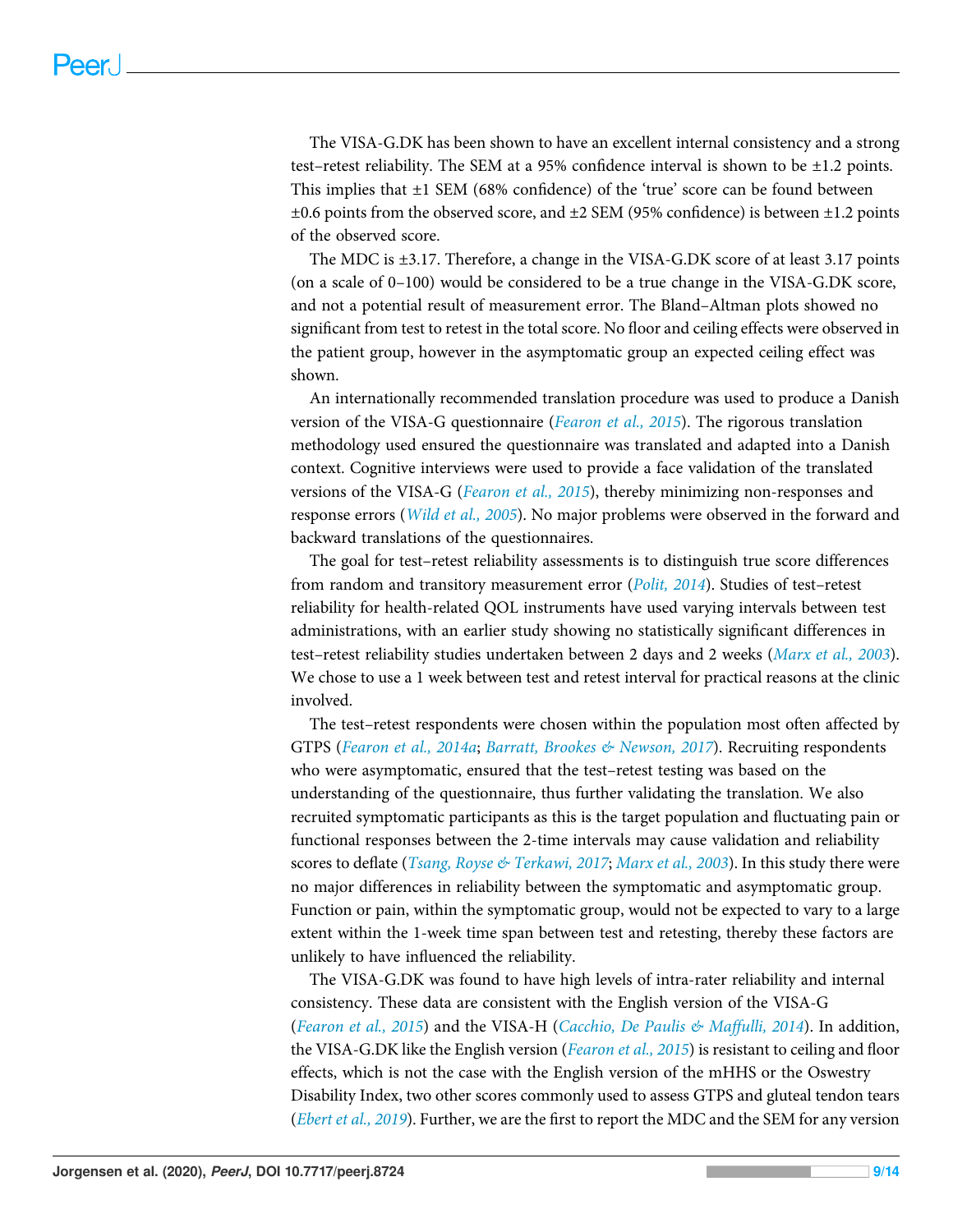of the VISA-G. This means that clinicians who see a change of greater than 3 can be confident that this is a real change, not change due to measurement variation.

The testing of the VISA-G.DK was undertaken on a suitable sample size, meaning we have minimised the possibility of response bias in test-retests (*Draugalis & Plaza*, 2009). The sample size calculation suggested that a minimum of 49 respondents was needed for our primary analyses ([Walter, Eliasziw & Donner, 1998](#page-13-6); [Polit, 2014](#page-12-13); [De Vet et al., 2011](#page-11-13)). The recruitment of 63 people per group and the high response rate, well above the minimum required (50–60%) (Draugalis  $\&$  Plaza, 2009) meant we were well within the calculated 49 per group. The response rate of 78% the symptomatic group differs compared to the asymptomatic group; however the minimum number of respondents was met.

The Danish versions were completed within 1:20 and 8:24 min for the asymptomatic group of respondents and between 2:36 and 9:56 for the symptomatic group, thereby the VISA-G.DK seems feasible and field-friendly for investigating and monitoring GTPS pain and function. The test–retest study showed substantial agreement between test and retest in the non-symptomatic respondent group.

# **CONCLUSION**

The translated version of the VISA-G.DK questionnaire was linguistically and culturally equivalent to the original version. The translated score showed good reliability.

# Limitation

The 1-week period between test and retest may have induced recall bias, however, if this period was extended, pain and function scores may have changed due to other factors than cognitive understanding of the questionnaire. In an earlier study by *[Frohm et al.](#page-11-14)* [\(2004\)](#page-11-14) examining the VISA-P, the majority of participants (66%) were asymptomatic.

# **Perspectives**

Publishing the translation of a health measurement instrument is important to avoid the emergence of multiple versions of the instrument and to demonstrate that the translation procedure was rigorous. It also facilitates the comparison of findings between and within countries ([Marshall et al., 2000](#page-12-16)). The translation of the VISA-G.DK to a Danish version was performed using rigorous methodology, adapted culturally, and face validated to a Danish context. Further research should be used to establish the psychometric properties of the VISA-G.DK in a clinical setting with a relevant sample of patients with established GTPS. An ongoing study (N-20180036. Clinical Predictors of Extracorporal Shockwave Therapy Efficacy in patients presenting with lateral hip pain) will endeavour to do this.

# <span id="page-9-0"></span>ADDITIONAL INFORMATION AND DECLARATIONS

# **Funding**

The authors received no funding for this work.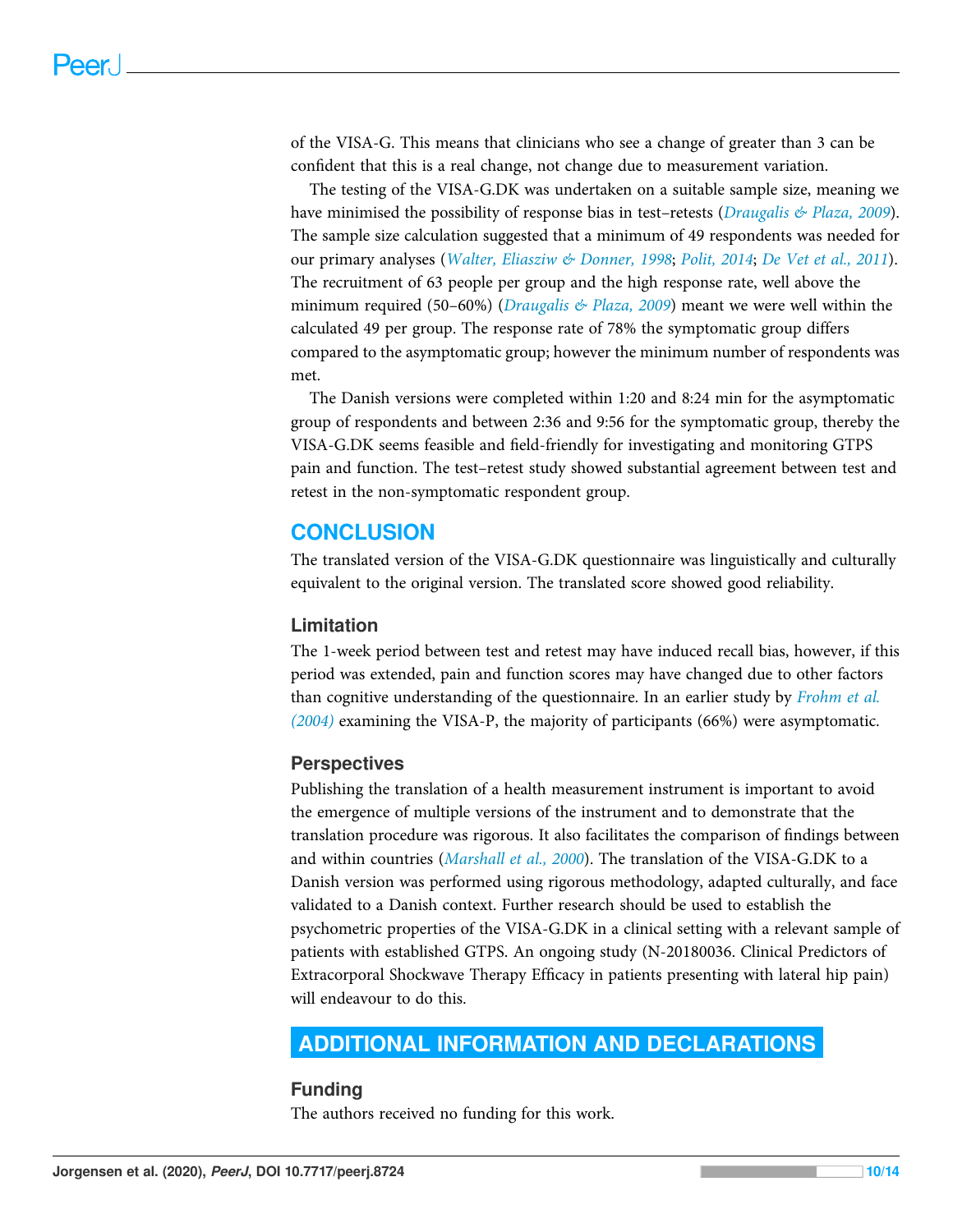# Competing Interests

The authors declare that they have no competing interests.

#### Author Contributions

- Jens Erik Jorgensen conceived and designed the experiments, performed the experiments, analyzed the data, prepared figures and/or tables, authored or reviewed drafts of the paper, and approved the final draft.
- Angela M. Fearon conceived and designed the experiments, authored or reviewed drafts of the paper, and approved the final draft.
- Carsten M. Mølgaard conceived and designed the experiments, authored or reviewed drafts of the paper, and approved the final draft.
- Jens Kristinsson conceived and designed the experiments, authored or reviewed drafts of the paper, and approved the final draft.
- Jane Andreasen conceived and designed the experiments, performed the experiments, prepared figures and/or tables, authored or reviewed drafts of the paper, and approved the final draft.

#### Data Availability

The following information was supplied regarding data availability: The raw measurements are available in the [Supplemental Files.](http://dx.doi.org/10.7717/peerj.8724#supplemental-information)

### Supplemental Information

Supplemental information for this article can be found online at [http://dx.doi.org/10.7717/](http://dx.doi.org/10.7717/peerj.8724#supplemental-information) [peerj.8724#supplemental-information](http://dx.doi.org/10.7717/peerj.8724#supplemental-information).

# <span id="page-10-3"></span>**REFERENCES**

- An X, Yung Y. 2014. Item response theory: what it is and how you can use the IRT procedure to apply it. Cary: SAS Inst Inc., 1–14.
- <span id="page-10-2"></span>Barratt PA, Brookes N, Newson A. 2017. Conservative treatments for greater trochanteric pain syndrome: a systematic review. British Journal of Sports Medicine 51(2):97–104 [DOI 10.1136/bjsports-2015-095858](http://dx.doi.org/10.1136/bjsports-2015-095858).
- <span id="page-10-5"></span>Beaton DE, Bombardier C, Guillemin F, Ferraz MB. 2000. Guidelines for the process of cross-cultural adaptation of self-report measures. Spine 25(24):3186–3191 [DOI 10.1097/00007632-200012150-00014](http://dx.doi.org/10.1097/00007632-200012150-00014).
- <span id="page-10-0"></span>Bird P, Oakley S, Shnier R, Kirkham B. 2001. Prospective evaluation of magnetic resonance imaging and physical examination findings in patients with greater trochanteric pain syndrome. Arthritis Rheum 44(9):2138–2145 [DOI 10.1002/1529-0131\(200109\)44:9<2138::AID-ART367>3.0.CO;2-M.](http://dx.doi.org/10.1002/1529-0131(200109)44:9%3C2138::AID-ART367%3E3.0.CO;2-M)
- <span id="page-10-6"></span>Bland JM, Altman DG. 1986. Statistical methods for assessing agreement between two methods of clinical measurement. Lancet 327(8476):307–310 [DOI 10.1016/S0140-6736\(86\)90837-8](http://dx.doi.org/10.1016/S0140-6736(86)90837-8).
- <span id="page-10-4"></span>Cacchio A, De Paulis F, Maffulli N. 2014. Development and validation of a new visa questionnaire (VISA-H) for patients with proximal hamstring tendinopathy. British Journal of Sports Medicine 48(6):448–452 [DOI 10.1136/bjsports-2012-091552](http://dx.doi.org/10.1136/bjsports-2012-091552).
- <span id="page-10-1"></span>Connell DA, Bass C, Sykes CJ, Young D, Edwards E. 2003. Sonographic evaluation of gluteus medius and minimus tendinopathy. European Radiology 13(6):1339–1347 [DOI 10.1007/s00330-002-1740-4](http://dx.doi.org/10.1007/s00330-002-1740-4).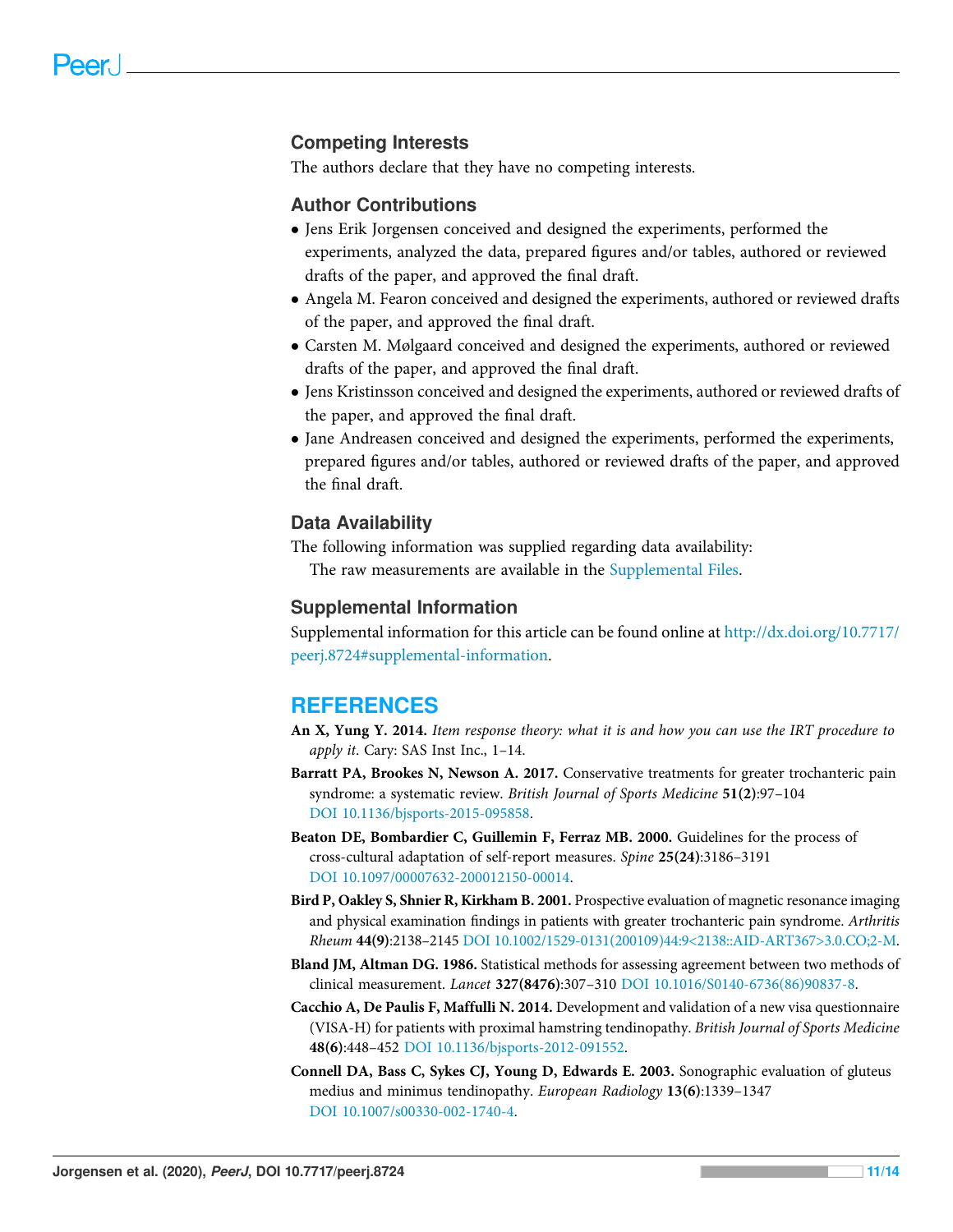- <span id="page-11-10"></span>Conrad F, Blair J. 1996. From impressions to data: increasing the objectivity of cognitive interviews. In: Proceedings of the Survey Research Methods Section, American Statistical Association. 1–10.
- <span id="page-11-13"></span>De Vet H, Terwee C, Mokkink L, Knol D. 2011. Measurement in medicine: a practical guide. Cambridge: Cambridge University Press. Chapter 5.
- <span id="page-11-11"></span>Draugalis JR, Plaza CM. 2009. Best practices for survey research reports revisited: implications of target population, probability sampling, and response rate. American Journal of Pharmaceutical Education 73(8):2–4 [DOI 10.5688/aj7308142](http://dx.doi.org/10.5688/aj7308142).
- <span id="page-11-12"></span>Ebert JR, Fearon AM, Smith A, Janes GC. 2019. Responsiveness of the Victorian Institute for Sport Assessment for Gluteal Tendinopathy (VISA-G), modified Harris hip and Oxford hip scores in patients undergoing hip abductor tendon repair. Musculoskeletal Science and Practice 43:1–5 [DOI 10.1016/j.msksp.2019.05.005.](http://dx.doi.org/10.1016/j.msksp.2019.05.005)
- <span id="page-11-0"></span>Fearon AM, Cook JL, Scarvell JM, Neeman T, Cormick W, Smith PN. 2014a. Greater trochanteric pain syndrome negatively affects work, physical activity and quality of life: a case control study. Journal of Arthroplasty 29(2):383–386 [DOI 10.1016/j.arth.2012.10.016.](http://dx.doi.org/10.1016/j.arth.2012.10.016)
- <span id="page-11-4"></span>Fearon AM, Ganderton C, Scarvell JM, Smith PN, Neeman T, Nash C, Cook JL. 2015. Development and validation of a VISA tendinopathy questionnaire for greater trochanteric pain syndrome, the VISA-G. Manual Therapy 20(6):805–813 [DOI 10.1016/j.math.2015.03.009.](http://dx.doi.org/10.1016/j.math.2015.03.009)
- <span id="page-11-1"></span>Fearon AM, Twin J, Dahlstrom JE, Cook JL, Cormick W, Smith PN, Scott A. 2014b. Increased substance P expression in the trochanteric bursa of patients with greater trochanteric pain syndrome. Rheumatology International 34(10):1441–1448 [DOI 10.1007/s00296-014-2957-7](http://dx.doi.org/10.1007/s00296-014-2957-7).
- <span id="page-11-14"></span>Frohm A, Saartok T, Edman G, Renström P. 2004. Psychometric properties of a Swedish translation of the VISA-P outcome score for patellar tendinopathy. BMC Musculoskeletal Disorders 5:49 [DOI 10.1186/1471-2474-5-49](http://dx.doi.org/10.1186/1471-2474-5-49).
- <span id="page-11-3"></span>Furia JP, Rompe JD, Maffulli N. 2009. Low-energy extracorporeal shock wave therapy as a treatment for greater trochanteric pain syndrome. American Journal of Sports Medicine 37(9):1806–1813 [DOI 10.1177/0363546509333014.](http://dx.doi.org/10.1177/0363546509333014)
- <span id="page-11-2"></span>Ganderton C, Semciw A, Cook J, Pizzari T. 2016. Does menopausal hormone therapy (MHT), exercise or a combination of both, improve pain and function in post-menopausal women with greater trochanteric pain syndrome (GTPS)? A randomised controlled trial. BMC Womens Health 16(1):1–12 [DOI 10.1186/s12905-016-0311-9](http://dx.doi.org/10.1186/s12905-016-0311-9).
- <span id="page-11-9"></span>Ganderton C, Semciw A, Cook J, Pizzari T. 2017. Demystifying the clinical diagnosis of greater trochanteric pain syndrome in women. Journal of Women's Health 26(6):633–643 [DOI 10.1089/jwh.2016.5889](http://dx.doi.org/10.1089/jwh.2016.5889).
- <span id="page-11-5"></span>Hernandez-Sanchez S, Hidalgo MD, Gomez A. 2014. Responsiveness of the VISA-P scale for patellar tendinopathy in athletes. British Journal of Sports Medicine 48(6):453–457 [DOI 10.1136/bjsports-2012-091163](http://dx.doi.org/10.1136/bjsports-2012-091163).
- <span id="page-11-8"></span>International Classification of Functioning, Disability and Health (ICF). Available at [https://www.who.int/classi](https://www.who.int/classifications/icf/en/)fications/icf/en/.
- <span id="page-11-6"></span>Iversen JV, Bartels EM, Jørgensen JE, Nielsen TG, Ginnerup C, Lind MC, Langberg H. 2016. Danish VISA-A questionnaire with validation and reliability testing for Danish-speaking Achilles tendinopathy patients. Scandinavian Journal of Medicine & Science in Sports 26(12):1423–1427 [DOI 10.1111/sms.12576.](http://dx.doi.org/10.1111/sms.12576)
- <span id="page-11-7"></span>Jorgensen JE, McGirr KA, Korsgaard HO, Rathleff MS. 2016a. Translation and validation of the Child and the Adolescent HARDSHIP (Headache-attributed restriction, disability, social handicap and impaired participation) questionnaire into Danish language. PeerJ 4(24):e1927 [DOI 10.7717/peerj.1927.](http://dx.doi.org/10.7717/peerj.1927)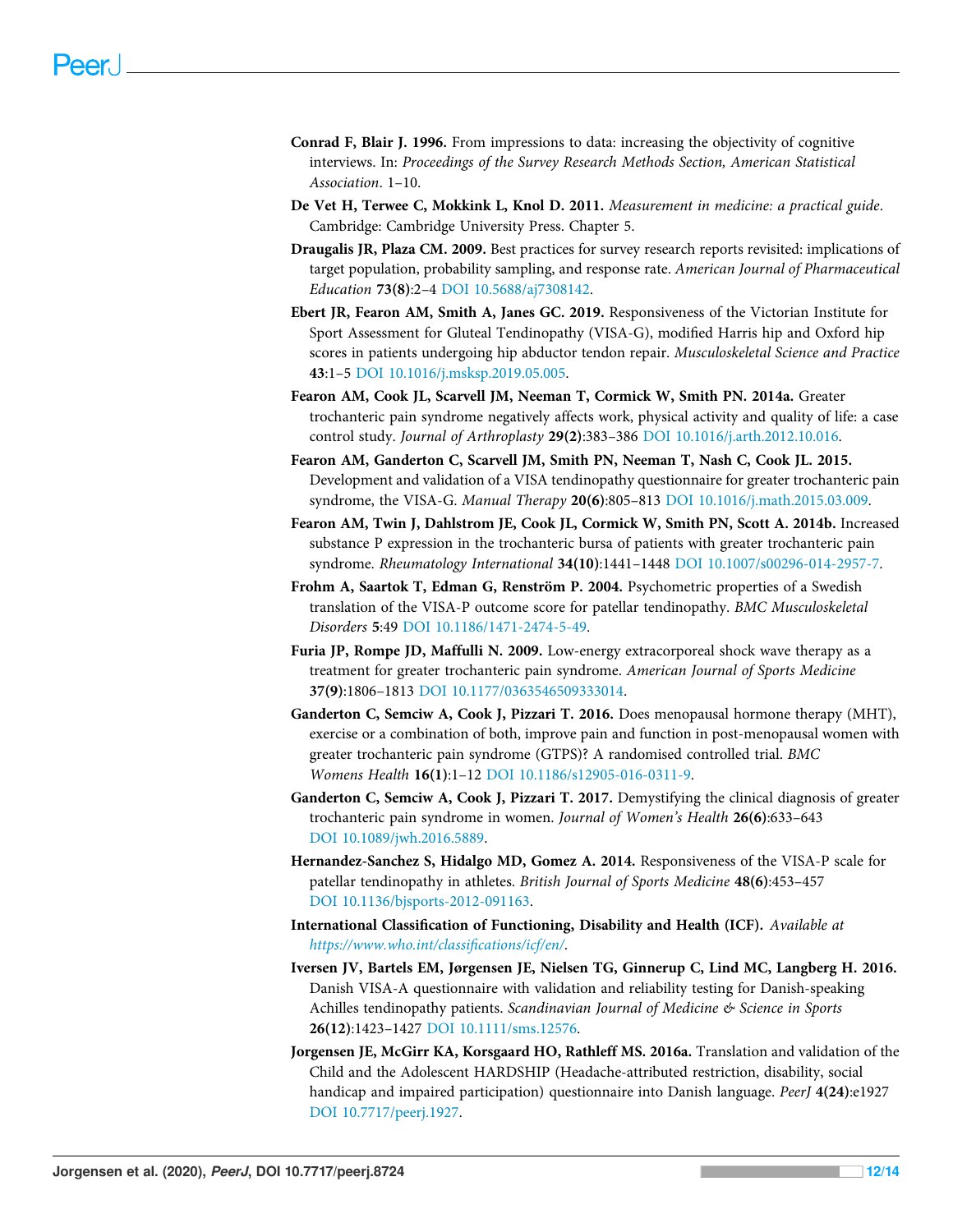- <span id="page-12-11"></span>Jorgensen JE, Rathleff CR, Rathleff MS, Andreasen J. 2016b. Danish translation and validation of the Oslo Sports Trauma Research Centre questionnaires on overuse injuries and health problems. Scandinavian Journal of Medicine & Science in Sports 26(12):1391–1397.
- <span id="page-12-8"></span>Korakakis V, Patsiaouras A, Malliaropoulos N. 2014. Cross-cultural adaptation of the VISA-P questionnaire for Greek-speaking patients with patellar tendinopathy. British Journal of Sports Medicine 48(22):1647–1652 [DOI 10.1136/bjsports-2012-091339.](http://dx.doi.org/10.1136/bjsports-2012-091339)
- <span id="page-12-12"></span>Kuusela H, Paul P. 2000. A comparison of concurrent and retrospective verbal protocol analysis. American Journal of Psychology 113(3):387–404 [DOI 10.2307/1423365.](http://dx.doi.org/10.2307/1423365)
- <span id="page-12-1"></span>Lequesne M, Djian P, Vuillemin V, Mathieu P. 2008. Prospective study of refractory greater trochanter pain syndrome: MRI findings of gluteal tendon tears seen at surgery—clinical and MRI results of tendon repair. Joint Bone Spine 75(4):458–464.
- <span id="page-12-0"></span>Lievense A, Bierma-Zeinstra S, Schouten B, Bohnen A, Verhaar J, Koes BW. 2005. Prognosis of trochanteric pain in primary care. British Journal of General Practice 55(512):199–204.
- <span id="page-12-9"></span>Lohrer H, Nauck T. 2009. Cross-cultural adaptation and validation of the VISA-A questionnaire for German-speaking Achilles tendinopathy patients. BMC Musculoskeletal Disorders 10:134 [DOI 10.1186/1471-2474-10-134.](http://dx.doi.org/10.1186/1471-2474-10-134)
- <span id="page-12-4"></span>Lustenberger DP, Ng VY, Best TM, Ellis TJ. 2011. Efficacy of treatment of trochanteric bursitis: a systematic review. Clinical Journal of Sport Medicine 21(5):447–453 [DOI 10.1097/JSM.0b013e318221299c](http://dx.doi.org/10.1097/JSM.0b013e318221299c).
- <span id="page-12-7"></span>Maffulli N, Longo UG, Testa V, Oliva F, Capasso G, Denaro V. 2008a. VISA-P score for patellar tendinopathy in males: adaptation to Italian. Disability and Rehabilitation 30(20-22):1621-1624 [DOI 10.1080/09638280701786070](http://dx.doi.org/10.1080/09638280701786070).
- <span id="page-12-10"></span>Maffulli N, Longo UG, Testa V, Oliva F, Capasso G, Denaro V. 2008b. Italian translation of the VISA-A score for tendinopathy of the main body of the Achilles tendon. Disability and Rehabilitation 30(20–22):1635–1639 [DOI 10.1080/09638280701785965.](http://dx.doi.org/10.1080/09638280701785965)
- <span id="page-12-16"></span>Marshall M, Lockwood A, Bradley C, Adams C, Joy C, Fenton M. 2000. Unpublished rating scales: a major source of bias in randomised controlled trials of treatments for schizophrenia. British Journal of Psychiatry 176(3):249–252 [DOI 10.1192/bjp.176.3.249.](http://dx.doi.org/10.1192/bjp.176.3.249)
- <span id="page-12-15"></span>Marx RG, Menezes A, Horovitz L, Jones EC, Warren RF. 2003. A comparison of two time intervals for test–retest reliability of health status instruments. Journal of Clinical Epidemiology 56(8):730–735 [DOI 10.1016/S0895-4356\(03\)00084-2.](http://dx.doi.org/10.1016/S0895-4356(03)00084-2)
- <span id="page-12-14"></span>McHorney CA, Tarlov AR. 1995. Individual-patient monitoring in clinical practice: are available health status surveys adequate? Quality of Life Research 4(4):293-307 [DOI 10.1007/BF01593882.](http://dx.doi.org/10.1007/BF01593882)
- <span id="page-12-3"></span>Mellor R, Bennell K, Grimaldi A, Nicolson P, Kasza J, Hodges P, Wajswelner H, Vincenzino B. 2018. Education plus exercise versus corticosteroid injection use versus a wait and see approach on global outcome and pain from gluteal tendinopathy: prospective, single blinded, randomised clinical trial. BMJ 361:k1662 [DOI 10.1136/bmj.k1662](http://dx.doi.org/10.1136/bmj.k1662).
- <span id="page-12-13"></span>Polit D. 2014. Getting serious about test–retest reliability: a critique of retest research and some recommendations. Quality of Life Research 23(6):1713–1720 [DOI 10.1007/s11136-014-0632-9.](http://dx.doi.org/10.1007/s11136-014-0632-9)
- <span id="page-12-5"></span>Reid D. 2016. Management of greater trochanteric pain syndrome: a systematic literature review. Journal of Orthopaedics 13(1):15–28 [DOI 10.1016/j.jor.2015.12.006.](http://dx.doi.org/10.1016/j.jor.2015.12.006)
- <span id="page-12-2"></span>Riel H, Lindstrøm CS, Rathleff MS, Jensen MB, Olesen JL. 2019. Prevalence and incidence rate of lower-extremity tendinopathies in a Danish general practice: a registry-based study. BMC Musculoskelet Disorders 20(1):239 [DOI 10.1186/s12891-019-2629-6.](http://dx.doi.org/10.1186/s12891-019-2629-6)
- <span id="page-12-6"></span>Robinson Cook JL, Purdam C, Vensintini PJ, Ross J, Mafulli N, Taunton JE, Khan KE. 2001. The VISA-A questionnaire: a valid and reliable index of the clinical severity of Achilles tendinopathy. British Journal of Sports Medicine 35(5):335–341 [DOI 10.1136/bjsm.35.5.335.](http://dx.doi.org/10.1136/bjsm.35.5.335)